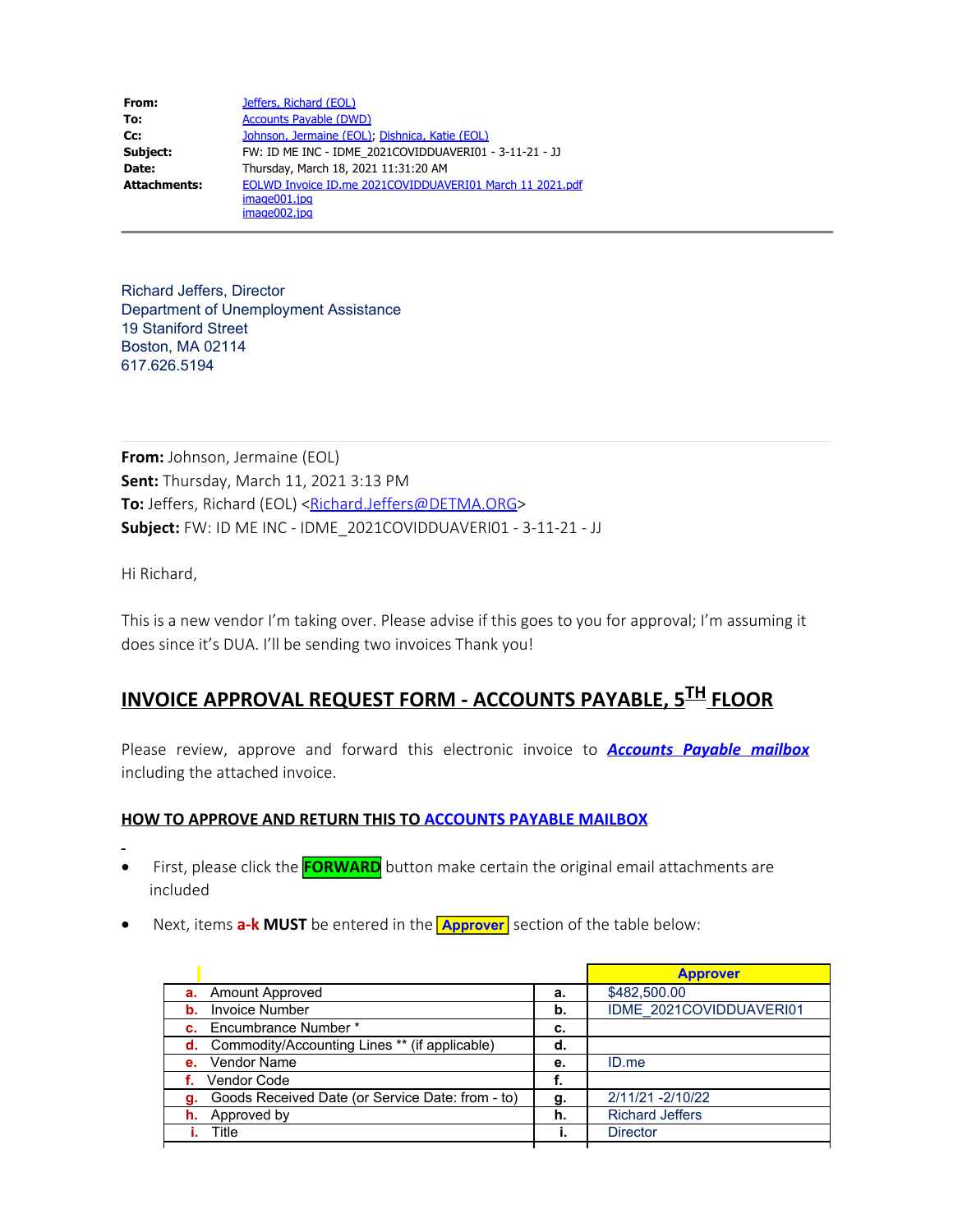| Department          |  |    | DUA     |
|---------------------|--|----|---------|
| Date approved<br>ĸ. |  | n. | 3/18/21 |
| Comments:           |  |    |         |

- Insert the following "To" e-mail address: [accountspayable@massmail.state.ma.us](mailto:accountspayable@massmail.state.ma.us)
- · Click the **SEND** button.

Jermaine Johnson Accounts Payable Team Executive Office of Labor & Workforce Development Office: (617)-626-5421 [Jermaine.Johnson2@detma.org](mailto:Jermaine.Johnson2@detma.org) <https://www.mass.gov/lwd/>

**From:** Jeremy Haynes [<jeremy.haynes@id.me](mailto:jeremy.haynes@id.me)> **Sent:** Thursday, March 11, 2021 9:19 AM **To:** Accounts Payable (DWD) <**Accounts.Payable@detma.org> Cc:** Lentini, Diane (EOL) <<u>Diane.Lentini@DETMA.ORG</u>>; accounting [<accounting@id.me](mailto:accounting@id.me)>; Geoff Dailey [<geoff.dailey@id.me](mailto:geoff.dailey@id.me)> **Subject:** ID ME INC - IDME\_2021COVIDDUAVERI01 - 3-11-21 - JJ

CAUTION: This email originated from a sender outside of the Commonwealth of Massachusetts mail system. Do not click on links or open attachments unless you recognize the sender and know the content is safe.

Good Morning,

In response to contract # 2021COVIDDUAVERI01, ID.me is re-submitting the following invoice:

Please let us know if you have any questions!

Sincerely, Jeremy

On Thu, Feb 11, 2021 at 4:43 PM Jeremy Haynes [<jeremy.haynes@id.me](mailto:jeremy.haynes@id.me)> wrote:

Good afternoon,

In response to contract # 2021COVIDDUAVERI01, ID.me is submitting the following invoice.

Please let us know if you have any questions and we look forward to delivering on this contract in